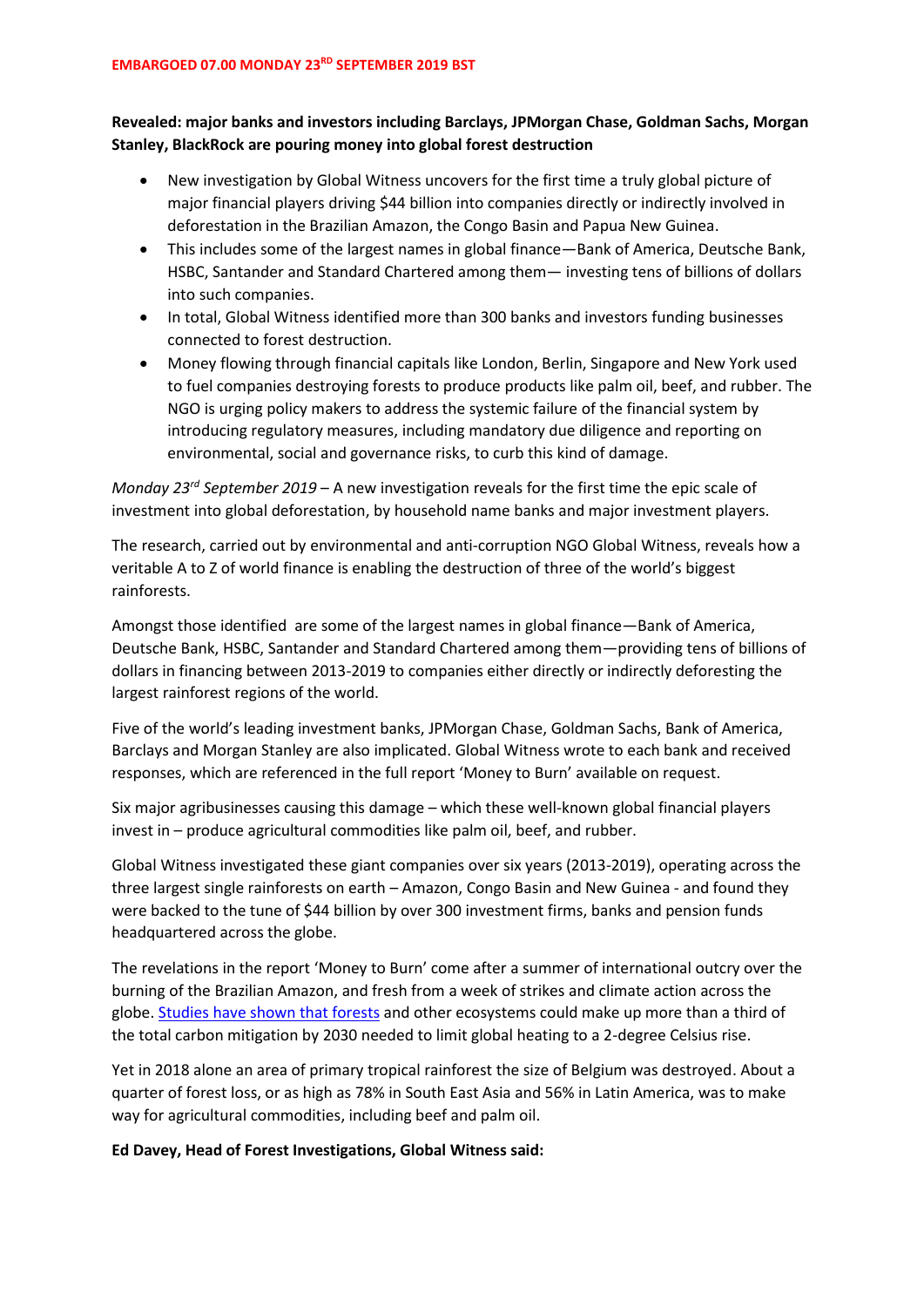## **EMBARGOED 07.00 MONDAY 23RD SEPTEMBER 2019 BST**

"The rapid breakdown of our climate is a concern to many – including bank customers – so it's unsurprising that banks and investors proudly trumpet policies on ethical investment and lending, giving the impression they are not pumping money into companies that would fell and burn precious rainforests.

"But their hypocrisy is clear: the same financial institutions are breaking their own policies at will and in search of profit, make many of their promises barely worth the paper they are printed on.

"Members of the public will be shocked to know that the bank they have a current account with, that manages their pension fund or invests their retirement nest egg are enabling the destruction of the world's most previous ecosystems."

"\$44 billion is a terrifying sum of money to be ploughing into companies that destroy forests – at a time when we need trees more than ever. These household name banks and iconic investment funds our exposé highlights will be familiar to anyone who has looked at the skyline of Wall Street or Canary Wharf, read a newspaper or opened a current account. But the activity in this report is just the tip of the iceberg."

Global Witness is calling on the financial sector to take responsibility for the impact of their financing and investments on forests and the climate.

They are also urging policy makers to address the systemic failure of the financial system, and the companies it finances or invests in, to tackle deforestation by introducing regulatory measures, strengthening their existing commitments, and take meaningful measures to ensure they are implemented effectively.

## /ENDS

## **Notes to Editors**

- 1. **Interviews:** Available on request. Please e-mail [hiqbal@globalwitness.org](mailto:hiqbal@globalwitness.org) to arrange.
- 2. **Video B-Roll & Photographs:** Of global forest destruction in Brazil, Congo Basin and Papua New Guinea can be found here.
- 3. **Full report:** Embargoed report available on request. Please e-mai[l hiqbal@globalwitness.org](mailto:hiqbal@globalwitness.org) to request. Global Witness wrote to each bank listed in the report and received responses, which are referenced in the report.
- 4. **Global Witness' report 'Money to Burn'** outlines how over 300 financial institutions, headquartered across the globe, all contributed to a \$44 billion financing for companies deforesting the three largest rainforest regions in the world to draw from.
- 5. **Data set:** You can download the full data set in Excel form here. And you can see an interactive tool for easy access to the data set here.
- 6. **Where the data came from:** Global Witness commissioned research from Dutch not-forprofit analysts Profundo into backers of six of the world's most rapacious agribusinesses. They used databases of loans, investments and other types of financing kept by Bloomberg, Thompson Reuters Eikon, Orbis and others, along with company reports and websites to build up a picture of how these companies finance their operations. It was impossible to determine which specific projects this money financed - but such funding is critical to their functioning. This sprawling piece of data journalism reveals with new starkness the golden sinews that link London, Berlin and New York to the dwindling rainforests of the Amazon, the Congo Basin and the island of New Guinea.